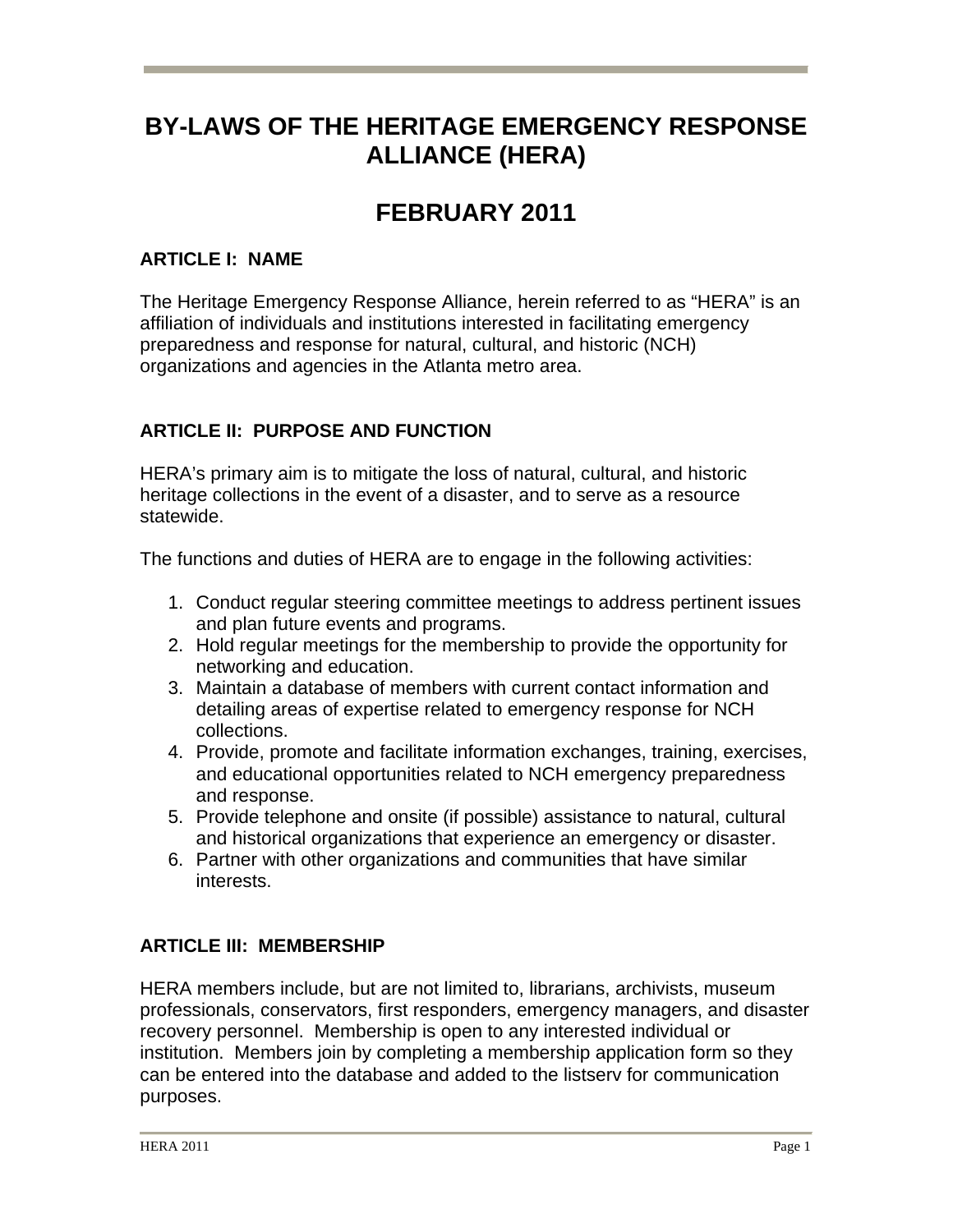## **ARTICLE IV: STEERING COMMITTEE**

HERA shall be governed by a steering committee that consists of the six positions listed below. Additional members can be added as needed or formed as ad-hoc to accomplish a particular project or goal. Any permanent changes to the steering committee must be approved by a vote of the membership.

When a vote is required by the committee, each committee member has one vote.

The term for each steering committee member is two years, with the option to renew. New steering committee members will start their term on even years by nomination by the Chair or by self nomination, and upon approval by a vote of the membership.

Each committee (membership, communication, and education) shall have a minimum of three persons.

#### 1. CHAIR

The Chair is responsible for conducting the business of the organization. He/she presides over meetings, appoints other committee chairpersons, determines, dates, times and locations of meetings. The Chair coordinates, along with vice-chair, any response to an emergency that occurs during their term, including volunteers and supplies. The Chair has the authority to delegate any responsibilities to other steering committee members. The Chair's term shall last two (2) years.

#### 2. VICE-CHAIR

Shall preside over steering committee meetings if the Chair is absent or incapacitated, and shall assume the role of Chair should the current chair resign from office. The Vice-Chair assumes responsibility for any funds or income received or expenditures incurred by the organization. The Vice-Chair's term shall last for two (2) years.

#### 3. SECRETARY

Responsible for taking minutes at meetings and distributing them in a timely manner, and assumes other duties as assigned by the Chair. The Secretary shall maintain the Google documents site and email/gmail account. Maintains the bylaws and drafts any proposed changes to the bylaws.

#### 4. MEMBERSHIP COMMITTEE CHAIR

Responsible for promoting and increasing membership. Responsible for the listserv management and maintains Microsoft Access member database. Once per year the membership chair solicits updated contact information from